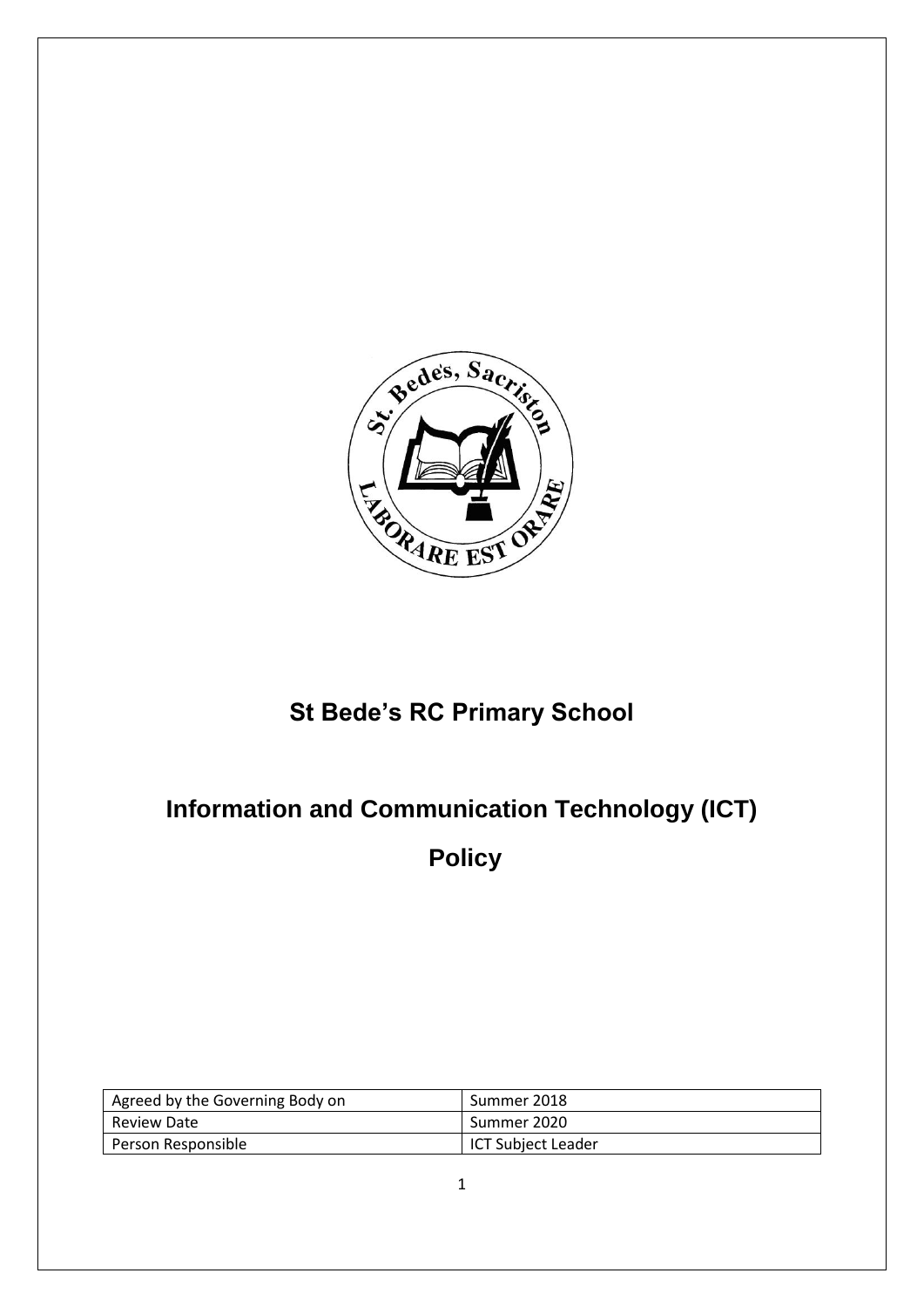'The best interests of the child must be a top priority in all things that affect them'. *Article 3 of the United Nations Convention on the Rights of the Child.*

#### **Purpose**

This policy reflects the values and philosophy in St Bede's RC Primary School in relation to the teaching and learning of and with ICT. It sets out a framework within which teaching and nonteaching staff can operate and gives guidance on planning, teaching and assessment.

#### **Introduction**

At St Bede's RC Primary School, we believe that computers are valuable tools which may be used to further enhance the curriculum already in place within the school. We believe the computer acts as another resource in the classroom and enables another teaching approach which we can use to stimulate and inform the learner. It is an essential tool for supporting the children's learning. All technologies, inclusive of computers, iPads and other digital technologies are good motivators which can heighten pupil's interest and enjoyment, especially in those subjects children find difficult. Information Technology can also provide opportunities for teachers to extend the basic curriculum by embracing it fully in their teaching. Our vision is for all teachers and learners in our school to become confident users of ICT so that they can develop the skills, knowledge and understanding which enables them to use appropriate ICT resources effectively as powerful tools for teaching & learning.

#### **Aims**

• To enable children to become independent users of ICT, gaining confidence and enjoyment from their ICT activities.

• To develop a whole school approach to ICT ensuring continuity and progression in all strands of the ICT National Curriculum and the Technology aspect within the Revised Early Years Foundation Stage Framework.

• To use ICT as a tool to support teaching, learning and management across the curriculum

• To ensure ICT is used, when appropriate, to improve access to learning for pupils with a diverse range of individual needs, including those with SEN and disabilities.

#### **Objectives**

In order to fulfil the above aims it is necessary for us to ensure:

- a continuity of experience throughout the school both within and among year groups;
- the systematic progression through Foundation Stage, Key Stage 1 & Key Stage 2;

• that the National Curriculum programmes of study and their associated strands, level descriptions and attainment targets are given appropriate coverage;

- that all children have access to a range of ICT resources;
- that ICT experiences are focussed to enhance learning;
- that cross curricular links are exploited where appropriate;
- that children's experiences are monitored and evaluated;
- that resources are used to their full extent;
- that resources and equipment are kept up to date as much as possible;
- that staff skills and knowledge are kept up to date.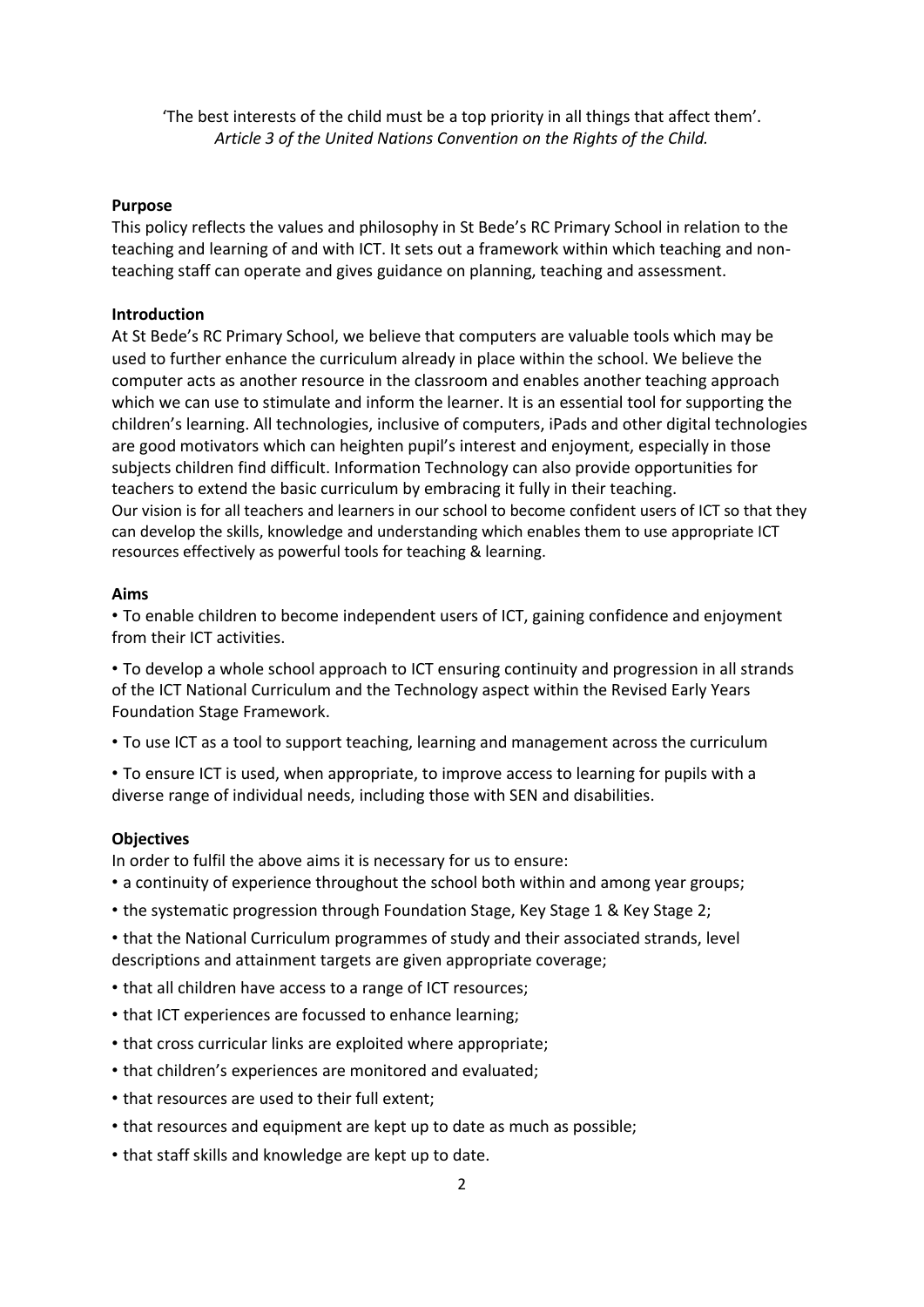# **Curriculum Development & Organisation**

Yearly curriculum plans will be used by each teacher and year specific ICT schemes of work. Teachers will make adaptations to ensure the plan is progressive in developing pupil ICT capability. Each class is allocated time with the tablets and laptops. We ensure that delivery of ICT is linked to subjects and takes into account the statutory requirements of other curriculum subjects.

IPads can be moved into any classroom which encourages research and allows for the creative use of ICT in all subjects. Other forms of digital technology are available to use within school hours e.g. individual PCs in classrooms, beebots, cameras etc. In addition to this, Interactive White Boards are located in all classrooms and these are used as a teaching resource across the curriculum.

## **Cross Curricular**

ICT is a subject that particularly lends itself to other areas of the curriculum. Planning these cross curricular contacts are seen as a vital part of the teacher's work. ICT can be taught through core subjects and foundation subjects. It is also taught through a topic based curriculum and plans link to whichever topic is being taught that term.

## **Teaching & Learning**

Teachers' planning is differentiated to meet the range of needs in any class including those children who may need extra support, those who are in line with average expectations and those working above average expectations for children of their age.

A wide range of styles are employed to ensure all children are sufficiently challenged: Children may be required to work individually, in pairs or in small groups according to the nature or activity of the task.

The ICT Subject Leader will review teachers' ICT plans to ensure that skills are being taught correctly and that the ICT scheme of work that is in place is covered regularly over the year.

#### **Equal Opportunities**

The National Curriculum states that, "All pupils, regardless of race, class or gender, should have the opportunity to develop ICT capability". Staff will keep a record of children's ICT use to ensure equal access and fairness of distribution of ICT resources; provide curriculum materials and software which are in no way class, gender or racially prejudiced or biased. Inclusion

We recognise ICT offers particular opportunities for pupils with special educational needs and gifted and/or talented children and /or children with English as an additional language for example. ICT can cater for the variety of learning styles which a class of children may possess. Using ICT can:

- increase access to the curriculum;
- raise levels of motivation and self-esteem; improve the accuracy and presentation of work;
- address individual needs.

We aim to maximise the use and benefits of ICT as one of many resources to enable all pupils to achieve their full potential. If the situation arises, the school will endeavour to provide appropriate resources to suit the specific needs of individual or groups of children.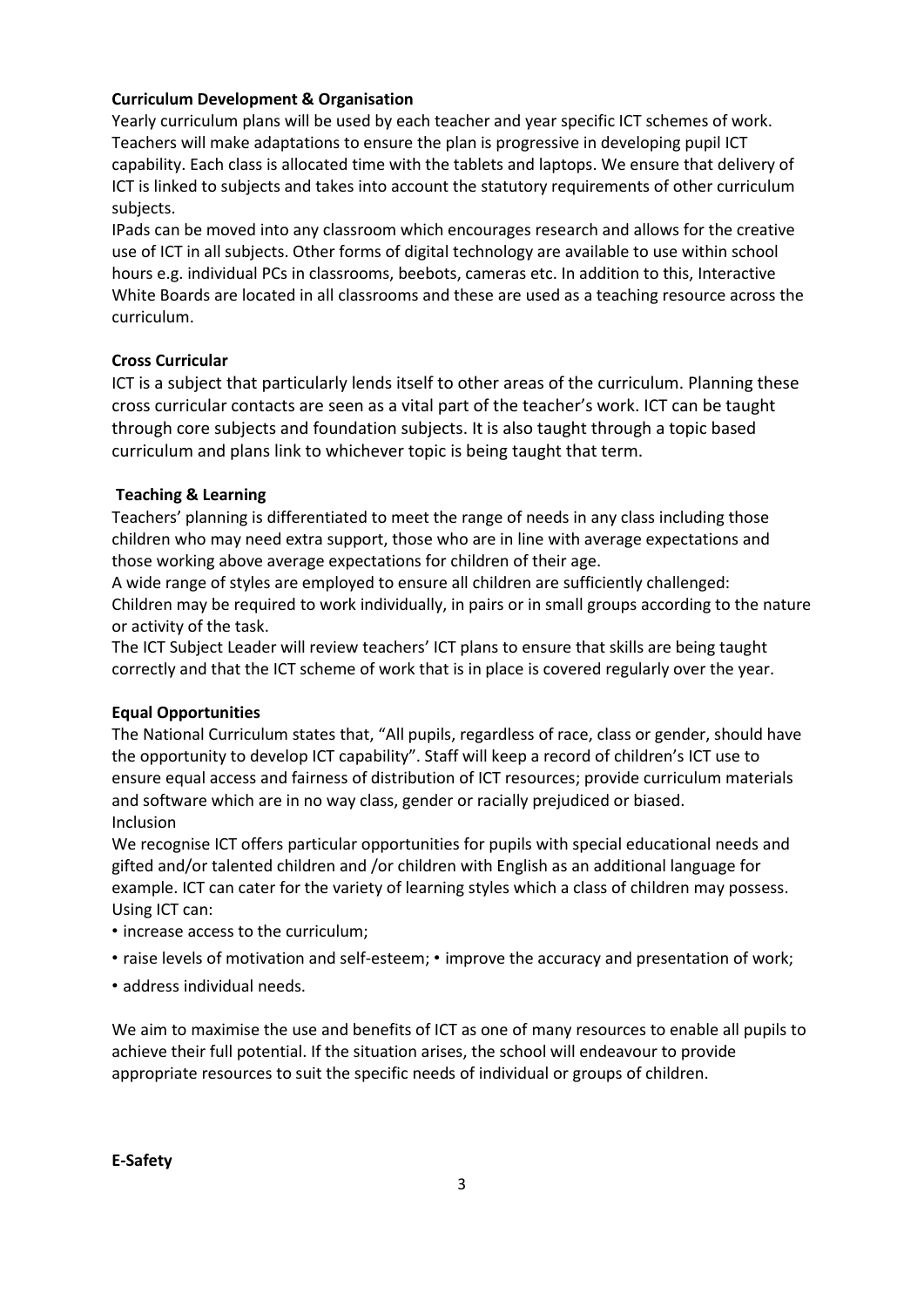Internet access is planned to enrich and extend learning activities. St Bede's RC Primary School has acknowledged the need to ensure that all pupils are responsible and safe users of the Internet and other communication technologies.

An e-Safety Policy has thus been drawn up to protect all parties and rules for responsible internet use will be displayed next to each computer with Internet access. The E-Safety Coordinator (Mrs Alderson) is also the Designated Safeguarding Lead and ensures that internet safety remains a high priority.

Although the school offers a safe online environment through filtered internet access, we recognise the importance of teaching our children about online safety and their responsibilities when using communication technology. A team of 'E-Cadets' made up of a range of children from all classes also help to ensure e-safety is a high priority across school and deliver e-safety messages through assemblies, workshops, tasks etc.

#### **Health & Safety**

At St Bede's RC Primary School all ICT equipment is used in compliance with Health & Safety requirements. All electrical equipment is checked and PAT tested, any concerns are passed onto the school's health and safety representative. Children and staff will also be made aware of the correct way to sit when using the computer and the need to take regular breaks if they are to spend any length of time on computers. (See our Health and Safety Policy for further guidance).

#### **Management Information Systems (MIS)**

ICT enables efficient and effective access to and storage of data for the school's management team, teachers and administrative staff. The school complies with LA requirements for the management of information in schools. We currently use SIMs which operates on the school's administrative network. Only trained & designated members of staff have authority and access rights to input or alter the data. The school has defined roles & responsibilities to ensure data is well maintained, secure and that appropriate access is properly managed with appropriate training provided.

#### **Assessment (See school Assessment Policy)**

Computing and ICT is assessed both formatively and summative. Formative assessment occurs on a lesson by lesson basis based on the lesson objectives and outcomes in the Scheme of Work. These are conducted informally by the class teacher and are used to inform future planning. ICT attainment is assessed after each scheme of work, using assessment sheets to determine whether children are at, above or below age related expectation. These results are recorded on our school SIMS assessment system. Weekly records of ICT are also kept in 'floor books.'

#### **Home school links**

Children are given the option to complete some homework tasks, when appropriate, using ICT out of school. Teachers are sensitive to the fact that children may not have access to ICT or may not wish to use it to complete tasks out of school. We have a school website which promotes the school's achievements as well as providing information and communication between the school, parents and the local community and also a school twitter account.

#### **Appropriate legislation, including copyright and data protection**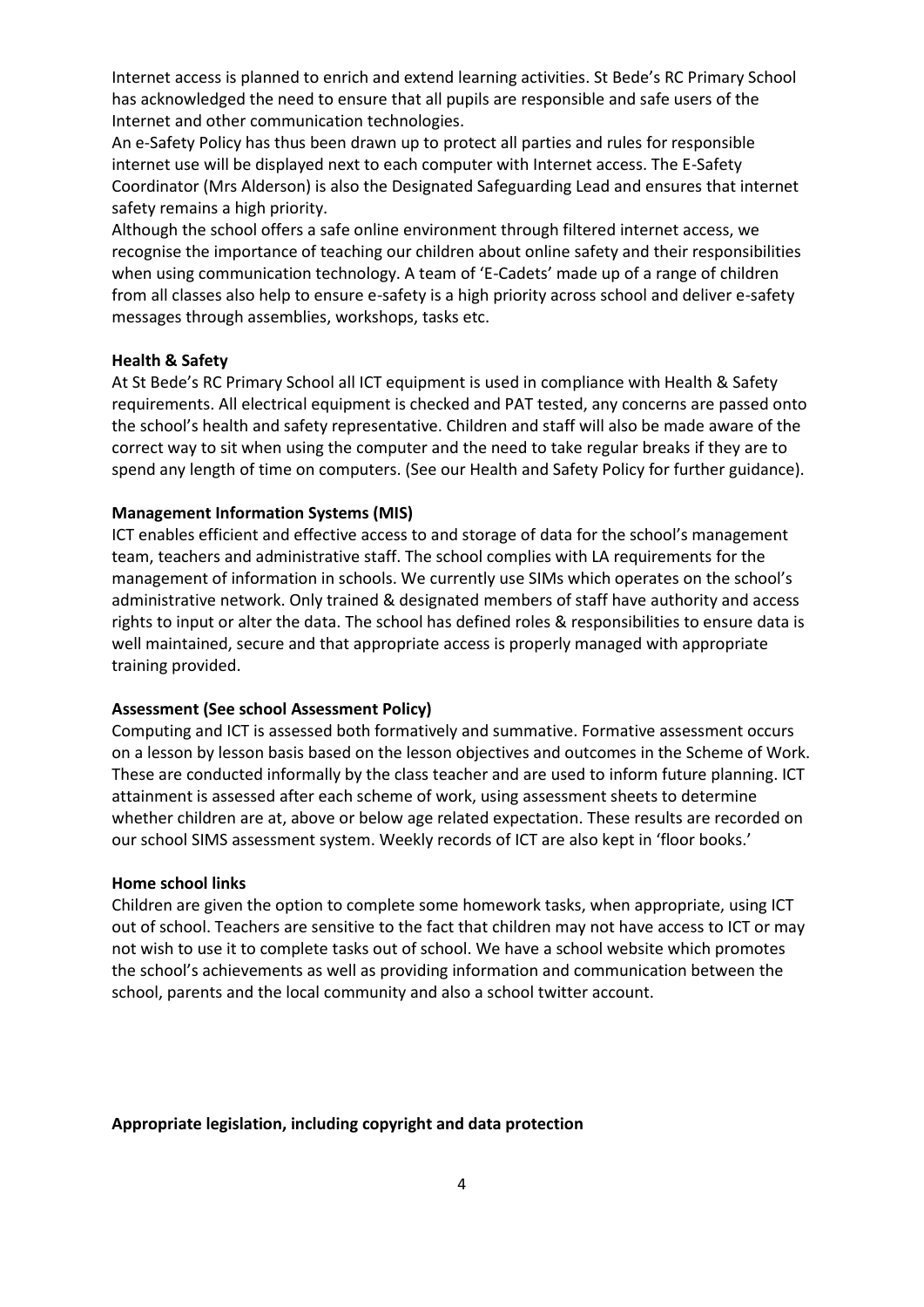All software loaded on school computer systems must have been agreed with the designated person in the school. All our software is used in strict accordance with the licence agreement. We don't allow personal software to be loaded onto school computers. Please refer to the school's Data protection policy.

# **Effective and efficient deployment of ICT resources**

ICT resources are deployed throughout the school to maximise access, to enhance teaching & learning and to raise attainment. To enable regular and whole class teaching of ICT, the school has laptops which all classes in Foundation Stage, Key Stages 1 and Key Stage 2 use for approximately 1 hour per week to develop their ICT skills. To support the cross curricular nature of ICT at least two computers are also located in each class. This is also used for additional tasks which require the use of ICT as well as presenting teaching materials on interactive whiteboards. The tablets are available on a timetables schedule, as well as opportunities for class teachers to book them out should they wish to use them to support teaching and learning.

# **Roles & responsibilities**

# Senior Management

The overall responsibility for the use of ICT rests with the senior management of the school. The SLT, in consultation with staff:

- determines the ways ICT should support, enrich and extend the curriculum;
- decides the provision and allocation of resources ;

• decides ways in which developments can be assessed, and records maintained ; ensures that ICT is used in a way to achieve the aims and objectives of the school; ensures that there is an ICT policy, and identifies an ICT co-ordinator.

# **ICT Subject Leader**

There is a designated ICT Co-ordinator to oversee the planning and delivery of ICT within the school.

The ICT co-ordinator is responsible for:

- raising standards in ICT as a national curriculum subject;
- facilitating the use of ICT across the curriculum in collaboration with all subject coordinators;
- providing or organising training to keep staff skills and knowledge up to date;

• advising colleagues about effective teaching strategies, managing equipment and purchasing resources;

• monitoring the delivery of the ICT curriculum and reporting to the Headteacher on the current status of the subject.

# **The Classroom Teacher**

 Even though whole school co-ordination and support is essential to the development of ICT capability, it remains the responsibility of each teacher to plan and teach appropriate ICT activities and assist the co-ordinator in the monitoring and recording of pupil progress in ICT.